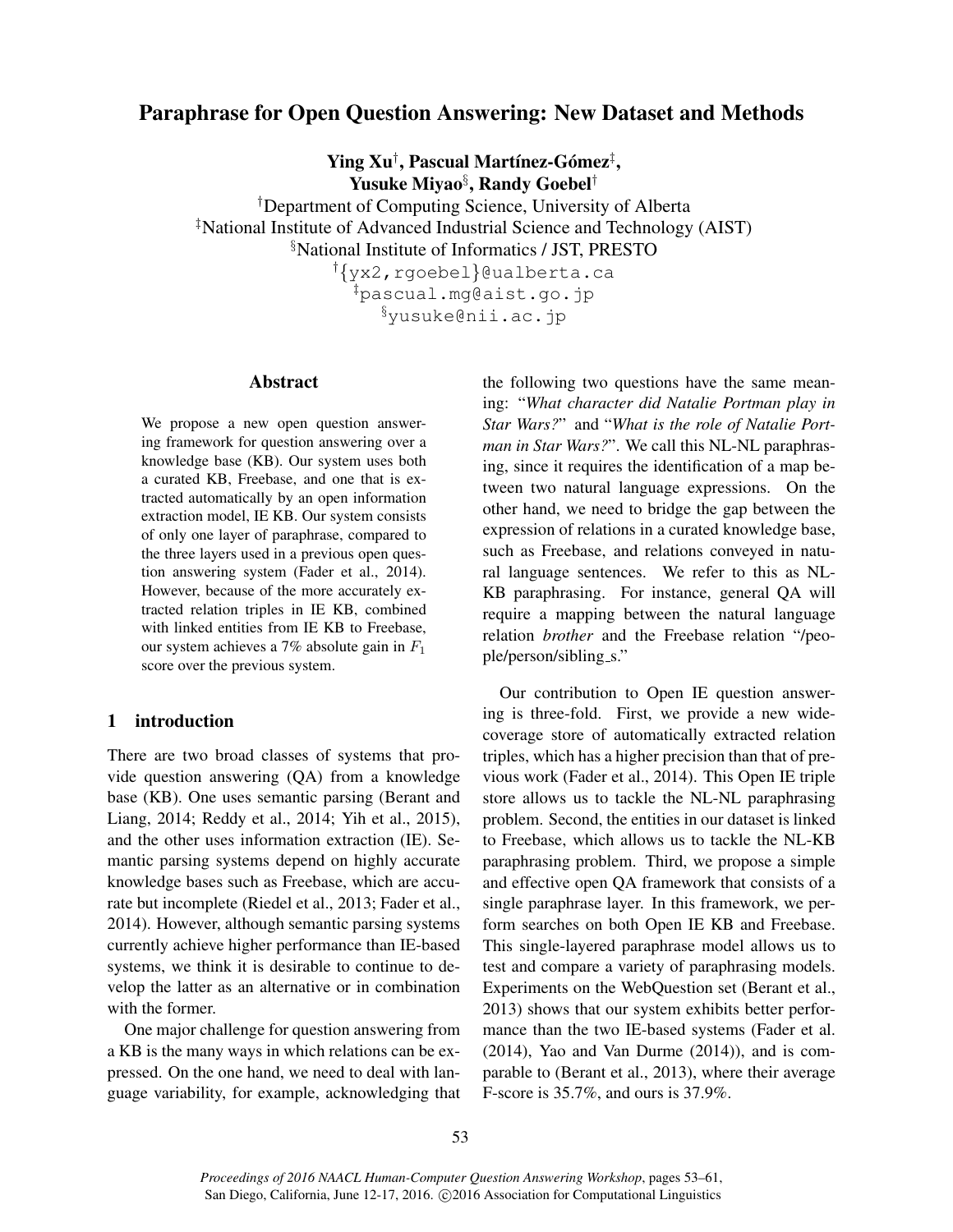# 2 Related Work

A current major research thread in QA is to cast it as a semantic parsing problem, where the objective is to map a natural language question into a formal language, i.e., a database query. This query is then run on a database, and results are returned to the user.

SCISSOR (Ge and Mooney, 2005) was one of the first successful attempts to create a robust semantic parser. It worked by first syntactically parsing a question, augmenting the result with semantic information, and then transforming the result into a logical language. However, this process requires a large volume of training supervision, namely "gold standard" annotations of semantically-augmented syntactic trees paired with their logical representations. Its demonstration was limited to GeoQuery (Zelle and Mooney, 1996), which is a very restricted domain and database. A more recent approach to achieve robust, open-domain semantic parsing is that of Berant et al. (2013), where the training supervision is limited to pairs of questions and answers. In their approach, they use latent  $\lambda$ -DCS (Liang, 2013) logical formulas for their meaning representations, which can be converted deterministically into Sparql queries on Freebase. Yih et al. (2015) developed the best performing semantic parser on the WebQuestion set (Yih et al., 2015). Inspired by (Yao and Van Durme, 2014), instead of searching on the whole knowledge base, they defined a query graph which is more closely related to the target entity in the questions.

Regarding IE QA systems, there are two representatives. Yao and Van Durme (2014) constructs a graph structure to represent each KB topic, which is searched to retrieve answers to questions. Fader et al. (2014)'s system constructs the KB as a triple database, where each triple consists of two entities and one relation phrase. In the base of the KB approach, we follow the design of the latter, by querying on the relation triple database. Moreover, our knowledge base contains both curated data, i.e., Freebase, and our own automatically extracted IE KB. Our relation triples were also extracted from the ClueWeb09 corpus, but we used the Open IE system of Xu et al. (2015), which is based on dependency parsing. There are two main differences between our triples and Fader's: 1. we achieve higher precision of triple extraction, partly because of the dependency parser; 2. our entities are linked to Freebase by an entity linking approach, instead of pure string match. These two differences provide both higher precision and higher recall for question answering.

Fader et al. (2014)'s system exploits several levels of paraphrase. One is the process of paraphrasing from one question to another question, for example, from "How does \_ affect your body?" to "What body system does \_ affect ?" One is *parsing*, which converts natural language questions into a small number of high-precision templates. For example, from "Who/What is  $NP_{arg}$ " to (arg, is-a, ?x). Another is query-rewriting, which is similar to our paraphrase operator. For example, its paraphrase operator re-writes *children* to *was born to*. Our system, however, only uses a single layer paraphrasing, which makes our approach simpler and more intuitive, while achieving higher performance.

# 3 Our DataSet

To augment our QA system, we create a new Open IE relation triple dataset that contains sentences and document IDs from which the triples are extracted. The relation triples are extracted from ClueWeb09 by the Open IE system of Xu et al. (2015). Each triple contains two arguments, which are entities from Freebase, and one relation phrase. The arguments' Freebase IDs are provided by FACC1 corpus<sup>1</sup>. The relations are lemmatized and the sentences that contain the triples are provided. As a result, the dataset contains more than 300 million relation triples<sup>2</sup>.

Table 1 shows one relation triple example, including the originating parsed sentence. The relation triple is from the  $485<sub>th</sub>$  sentence of the document *clueweb12-0700tw-51-00204*. The relation word is *director*, which is the 4th word in the sentence. The two arguments *Raul Gonzalez* and *National Council of La Raza* have corresponding Freebase IDs: /m/02rmsx3 and /m/085f3n.

Many NLP tasks can potentially benefit from such data. For example, for question answering task, there are at least three advantages. One is that the

<sup>1</sup> http://lemurproject.org/clueweb09/

<sup>&</sup>lt;sup>2</sup>We use only half of the ClueWeb09 because of resource limits.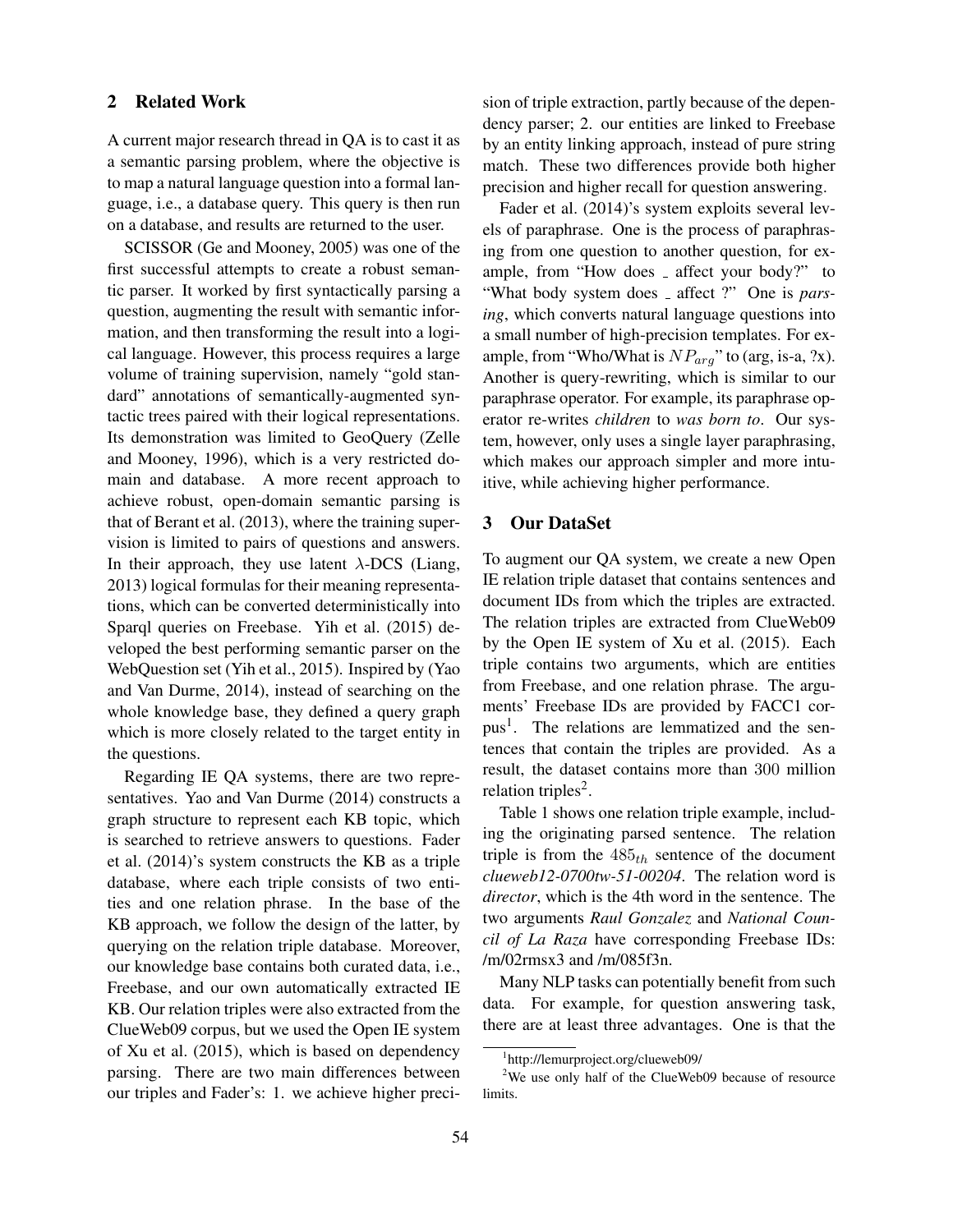| <b>Relation Triple Example</b>                                                                 |  |  |
|------------------------------------------------------------------------------------------------|--|--|
| $<$ doc $>$ clueweb12-0700tw-51-00204                                                          |  |  |
|                                                                                                |  |  |
| $\langle$ relation $>485$ .                                                                    |  |  |
| Raul Gonzalez /m/02rmsx3,                                                                      |  |  |
| National Council of La Raza/m/085f3n.                                                          |  |  |
| $\langle E1 \rangle \rightarrow$ (appos) director $\rightarrow$ (prep_at) $\langle E2 \rangle$ |  |  |
| director 4                                                                                     |  |  |
|                                                                                                |  |  |
| (ROOT (S (NP (NP (NNP Raul) (NNP Gonza-                                                        |  |  |
| $\{ez\}$ $\}$ $\ldots$                                                                         |  |  |
| (NP (NP (JJ legislative) (NN director)) (PP (IN at)                                            |  |  |
| (NP (NP (DT the) (NNP National) (NNP Council))                                                 |  |  |
| (PP (IN of)(NP (NP (NNP La) (NNP Raza)) )                                                      |  |  |

Table 1: Example of a relation triple extracted from ClueWeb09, with its source sentence and document ID.

entities are linked to Freebase, which will identify entities that represent one object but with different instances. Secondly, the triple is associated with the parsed sentences and the document ID, which can provide better evidence for questions with n-ary relations, such as "What character did Natalie Portman play in Star Wars?" Finally, we can provide explanations, i.e., by identifying sentences that are evidence in support of our answers. We believe that this large volume of linked triples may not only improve the mapping between the natural language and Freebase relations, but also improve the recall of questions, as we can also search based on entities' Freebase IDs. We intend to make this data publicly available.

#### 4 System Structure

Figure 1 presents our general framework for open question answering.

The first component of our system is *query preprocessing*. We use the Stanford CoreNLP tool for entity extraction and sentence parsing. Entities such as persons and organizations have higher priority as target entities than those such as numbers and dates. We then extract the dependency path between the chosen target entity and the question phrase. The question phrase can be a single word such as *where* or multi-word phrases such as *which character*. The words on the dependency path are considered to be the relation words, i.e., the predicates.

The second component is our *paraphrase recog-*



Figure 1: Our open question answering system structure.

*nition*, i.e., the identification of a mapping between relations in the questions and relations in the two knowledge bases. Further details of our paraphrase models are in Section 5.

The third component is *answer retrieval*. Our knowledge base contains triples from Open IE extraction and Freebase. We retrieve answers based on the target entity, the relation words in the question, the corresponding paraphrase relations, and context words.

The final component is *answer re-ranking*. Since we expect the system to retrieve multiple possible answers, those answers are re-ranked with an SVM-Rank system (Tsochantaridis et al., 2004). Further details of the model and its features are described in Section 7.

#### 5 Paraphrase

Here we concentrate on word/phrase level paraphrase instead of sentence level paraphrase. We noticed that literal paraphrase may not be sufficient for accurate question answering. For example, that a person *lives* in a location, might not be a good paraphrase for a person *is buried* at a location. But the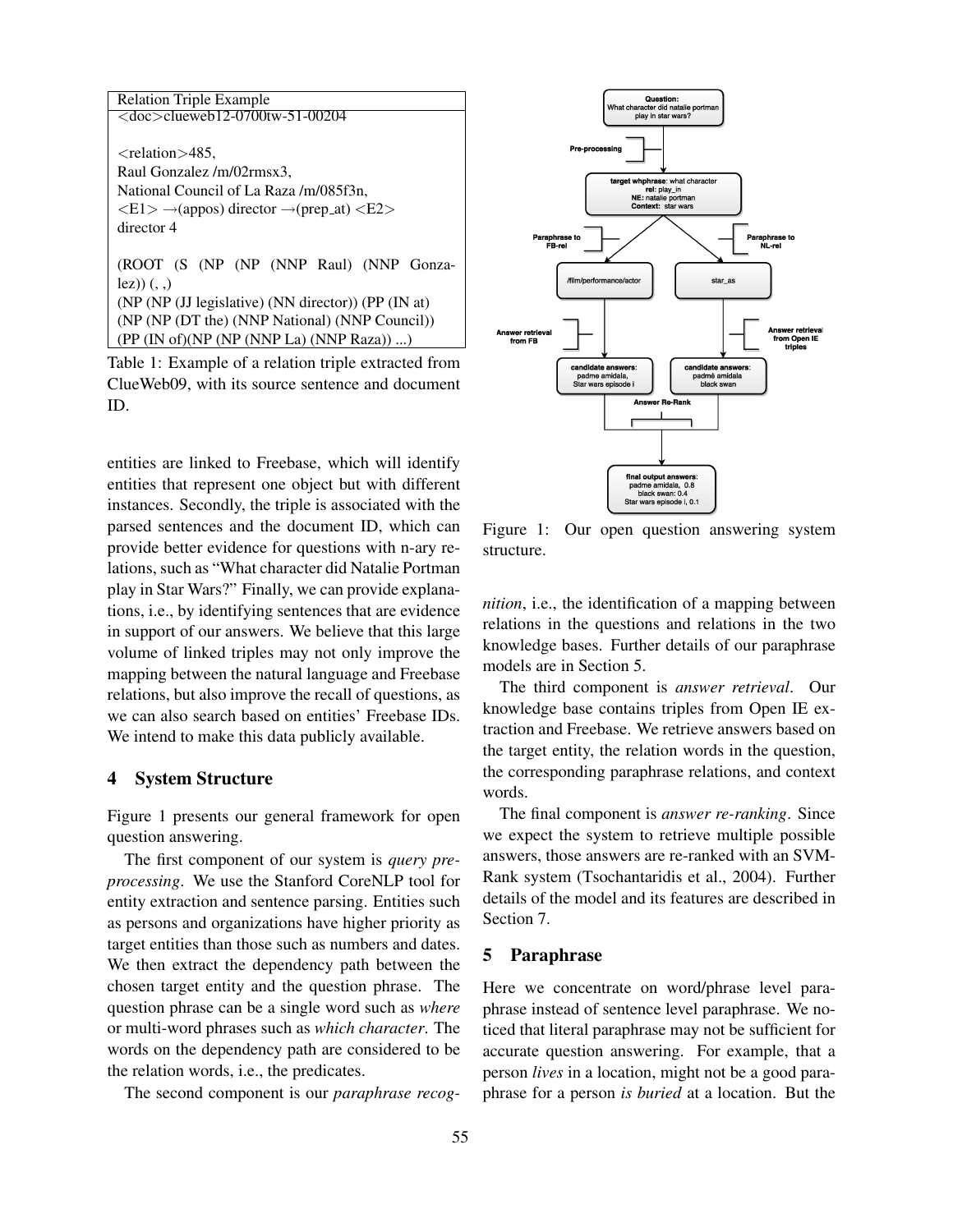two have such high correlation that identifying the correlation will help answering questions such as "Where did a person live." The question answering community has currently chosen to adapt either a machine translation model or a simple pointwise mutual information (PMI) model. Here we present the three models we adapted for our question answering system.

The first one is a frequency based model. Paraphrase rules are learned based on the question answering training set. Given a set of questions, the relation words in the questions are extracted as mentioned in Section 4. Then we retrieve the relation triples in the KB that contain both the target entities and the answers. The score of a rule, query Rel  $\rightarrow$ KB Rel, is the frequency of the entity pairs that the query relation and KB relation share.

The second is a PMI based model, which is adapted by (Fader et al., 2014)'s QA system. The general function of the PMI is:

$$
log\frac{P(x,y)}{P(x)P(y)}\tag{1}
$$

where  $P(x) = count(x)/n$ , *n* is the number of triples. For paraphrase, the frequency of unigrams represents the number of entity pairs associated with one relation. The frequency of bigrams represents the number of entity pairs shared by two relations.

The third is the highly-cited DIRT algorithm (Lin and Pantel, 2001). In this model, relations are represented by two vectors. Each vector represents one argument slot. Their similarity score function is defined as follows:

$$
\sqrt{\text{sim}(v_l^x, v_l^y) \ast \text{sim}(v_r^x, v_r^y)}.\tag{2}
$$

where  $v_l^x$  is a word vector representing the relation *x*'s left argument slot. The value of the vectors is the PMI between the relation and the argument.

Our paraphrase model uses a subset of our highly accurate Open IE triples. The restriction is that the relation words should appear between the parsing dependency path of two entities, and that the maximum path length is 3. This restriction will increase the precision of the triples, and improve the performance of the paraphrase.



Figure 2: An example of compound artificial nodes.

#### 6 Answer Retrieval

We designed our system so that we can search by both entity names and entity freebase IDs. In addition, the system also considers other context words of a question besides the target entity and relation words.

Our knowledge base contains triples from Open IE extractions and Freebase. The Open IE triples are extracted from ClueWeb documents using the models of (Xu et al., 2015). The Freebase triples contain entity pairs that are directly linked by a relation or by a compound relation, e.g., "/film/actor/film /film/performance/character," (Figure 2) which we hereafter abbreviate as "/film /character." Compound relations are represented by links that connect two entities with distance two. The middle node in between is an artificial node, instead of an entity. It is used to represent relations or events with multiple attributes, such as date, location etc. As pointed out by (Yao and Van Durme, 2014) compound relations are important for the question answering task.

We use Lucene, an information retrieval framework tool, to store the triples. Every triple is constructed as one document that contains 6 fields: left and right argument's surface forms, left and right argument's Freebase IDs, the relation phrase, and the context. The OpenIE triples' context are the sentences containing that triple. The Freebase triples' context are the compound node text for compound relations. For instance, the context of the triple (natalie portman, /film /character, padmé amidala) is "padmé amidala - Star Wars episode ii: attack of the clones - freebase data team - film performance."

To search for the answers, we identify the target named entity of the query and its Freebase IDs. The Freebase ID candidates are extracted by Freebase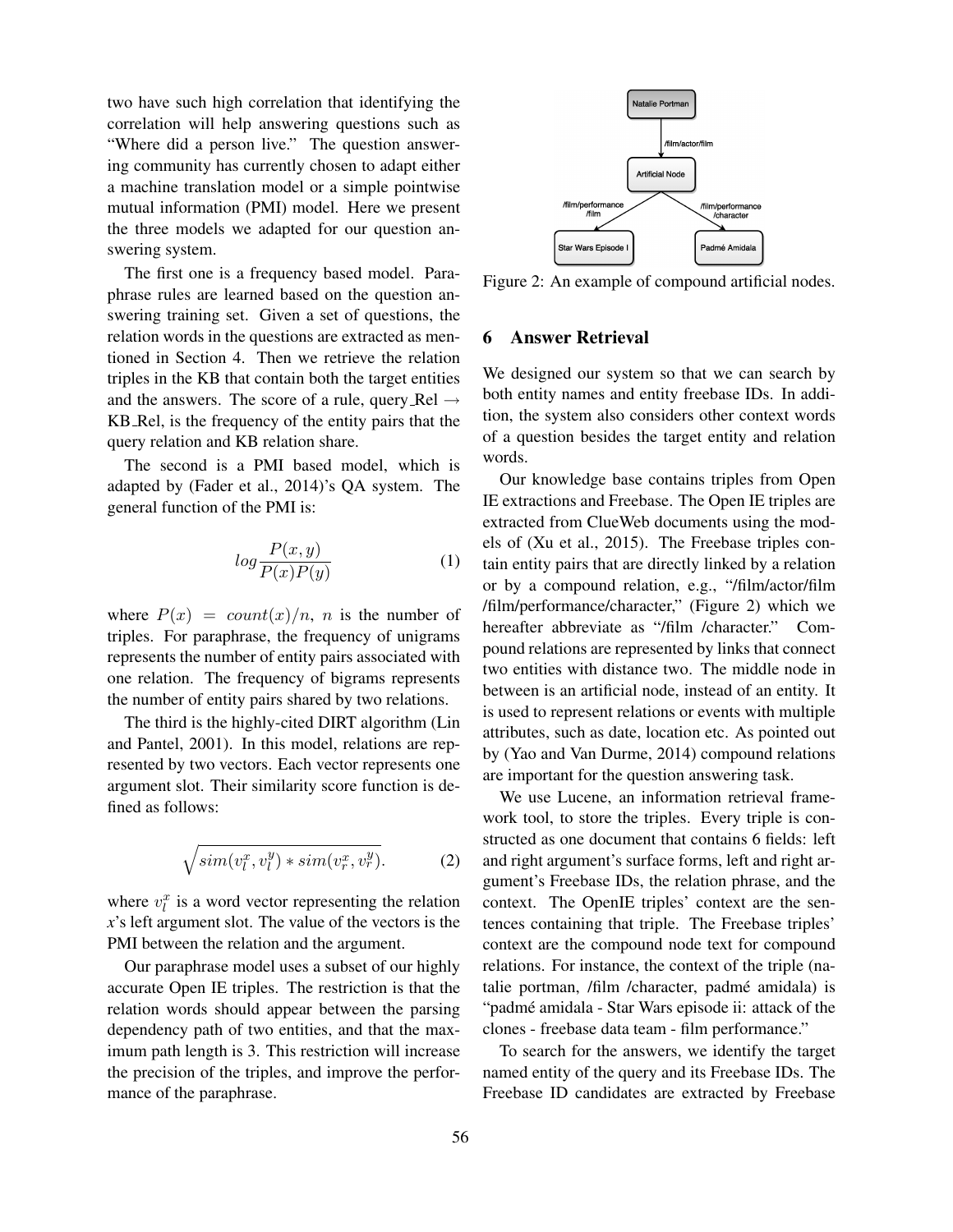API. We also identify the relation word set, which includes both the relations in the question and their paraphrases, as mentioned in Section 5. The original relations are assigned a weight of 2, while others are assigned with a normalized paraphrase score between  $[0, 1]$ . The normalization assigns 1 to the best paraphrase relations and 0 to the  $n_{\text{th}}$ , where n is the maximum number of paraphrases.

For explanation purposes, consider again the question "What character did Natalie Portman play in Star Wars?" We extract the top three Freebase ID candidates for *natalie portman*: {/m/09l3p, /m/0dncctc, /m/05ngby1}. With the relation *play*, we build a relation set {*play*} ∪ {*/actor, /written by, /character*} ∪ {*voice, set, quarterback, star, lead*}. The terms {*/actor, /written by, /character*} are Freebase relations that have a high paraphrase score with *play*. The context is the word set of the sentence. We then search for the target entity on either the left argument slot or the right, the relation, and the context. The score of a retrieved triple is the weight of the hit relation's paraphrase score. Different relations can lead to the same answer; we currently sum the scores of all retrieved triples for one answer.

## 7 Supervised Re-Ranking

Answers retrieved by the previous step are based only on word match. Because of the noise retained in paraphrase and relation extraction, we need to add more information to filter incorrect answers. Here we incorporate some extra information as features of an SVM-Rank model (Tsochantaridis et al., 2004).

Table 2 shows the features we proposed for the re-ranking system. Freebase types are extracted according the candidate answer's Freebase IDs, and the value of the Freebase relation /type. As there are thousands of types in Freebase, we further focus by reducing the types to around 100 clusters, as proposed by (Ling and Weld, 2012). The type feature will consider the types of answers, and diminishes those retrieved answers with an inconsistent type. Another source of type information is taken from our Open IE triples. We observe that most types can be considered as a relation between entities. For example, in the triple (Shakespeare, a playwright, England) *Playwright* is a relation between *Shakespeare* and *England*, and can be considered as one type of *Shakespeare*. This leads to our Feature 4: for example, for the question "which country invades Poland" with the candidate answer *Germany*, the feature is the frequency of (*country, Germany*) in the Open IE triple set.

For extra information from the paraphrase rules, we use the rule itself and the scores, which can be determined from the three different paraphrase models.

The *context words hit rate* feature is determined by the percentage of context words in the question that are also in the triple's context words. The target entity, the relation words and question words are excluded from context words. This can improve the answering of questions with n-ary relations. For example, for the question *What character did Natalie Portman play in Star Wars?* we check how many words in the set {Star, Wars} are in the candidate answer's triple context. Suppose the two candidate answers are: *padmé amidala*, with context "padmé amidala - Star Wars episode ii: attack of the clones freebase data team - film performance;" *black swan*, with context "academy award for actress in a leading role - 83rd academy awards - black swan - role: nina sayers - 2010 - nanette - award honor." The first answer's *context words hit rate* is 1, as the context has {Star, Wars}. The second has hit rate 0.

In training, we use the top  $n$  answers from both the Open IE and Freebase. However if a correct answer is ranked below  $n$ , we still add it as a training instance. This increases the number of positive training instances. In testing, we only re-rank the top  $n$  answers, where  $n$  is set according to the performance in the development set.

To combine Freebase and the Open IE KB, we have considered two alternatives. One combines the two sets of answers and then re-ranks the combined answer set. The other is to re-rank the two sets independently, and combine them by assigning weights to different KBs.

#### 8 Experiments

We evaluate our question answering system based on the question set provided by Berant et al. (2013). The questions are generated by the Google Suggest API. The answers are created by Amazon Mechanical Turk. One property of this dataset is that the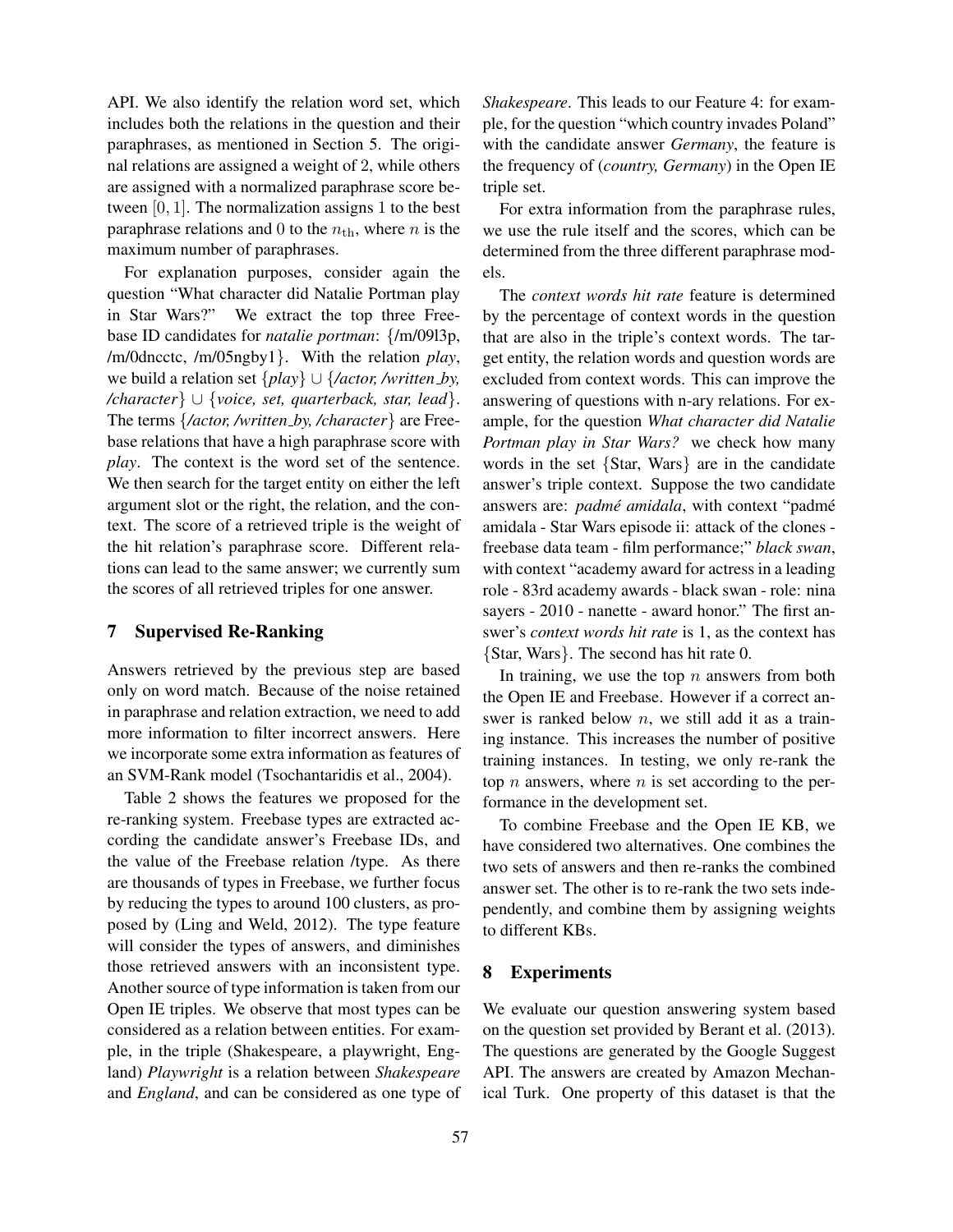| Features ID | Feature description                                                                         |
|-------------|---------------------------------------------------------------------------------------------|
|             | Namespace: whether the answer is extracted from Open IE KB, Freebase KB, or both.           |
|             | Candidate answer Freebase types + whphrase, e.g. /location/country + what country           |
|             | Candidate answer Freebase types + relation in the question, e.g. /location/country + invade |
| 4           | Frequency of (the type word in the question, answer) in the ClueWeb                         |
|             | Shape of the answer (e.g. has numbers, multiwords) + the question phrase                    |
| 6           | Paraphrase rules                                                                            |
|             | Whether the paraphrase rule from the 3000 training sentences                                |
| 8           | Paraphrase rule with the max score, its score, and which paraphrase approach leads to it    |
| 9           | Context words hit rate                                                                      |
| 10          | Score of the answer with answer retrieval                                                   |

Table 2: Features for the Supervised System.

answers are guaranteed to be found in Freebase.

Our experiments attempt to answer several questions:

- Is our dataset useful for the paraphrase tasks?
- Which popular paraphrase approach is more suitable for question answering?
- Is our system better than other Information Extraction-based systems?

There are at least two metrics used in the literature:

1. Top 1  $F_1$  score, as used by (Fader et al., 2014). Every system outputs only one answer. The system's answer is the entity with highest score (randomly pick one if there is a tie). No answer is produced if the highest score is below a certain threshold. An answer is considered correct if the entity in the system's answer appears in the gold answer. The precision, recall and  $F_1$  score are calculated globally:

|  | Precision $=$ $\frac{\text{\# questions with correct answers}}{\text{}}$ |
|--|--------------------------------------------------------------------------|
|  | $\#$ questions with answers                                              |
|  | $Recall = \frac{\# \text{ questions with correct answers}}{}$            |
|  | $\#$ questions                                                           |

2. Average  $F_1$  score (accuracy). This is used by semantic parsing question answering systems such as (Berant and Liang, 2014; Yih et al., 2015). For every question, the precision, recall and  $F_1$  score are computed between the systems' answer set and the gold answer set. Then, the  $F_1$  scores are averaged across all questions in the test set. This metric is used to reward partially-complete system answers.

In the following experiments, we will compare our system with Fader's with respect to the first metric, and the rest with the second metric.

## 8.1 The Effect of Dataset size

We demonstrate the effect of different dataset sizes by estimating a paraphrase PMI model from a smaller subset of our data, and then comparing QA systems' performance with these alternative paraphrase sets. Initially, we use the recall as the comparative metric. Recall is calculated as the percentage of questions that can be answered by the top 30 candidate answers retrieved. To filter the effect of features and supervised models, results are based on answer retrieval on Freebase, and no re-ranking is given.

For every question we extract the top 100 Freebase relations as paraphrase of one question relation (100 is set on a development set). The paraphrase score is used as weight on the answer retrieval phase. We use a PMI model as the paraphrase model metric.

Our baseline consists of 800k triples, which is larger than the size of one existing relation triple dataset from Riedel et al. (2013) (200k). The whole paraphrase set has 26 million triples. Note that this is a smaller number of triples but with higher precision, compared with the whole Open IE knowledge base (300 million). When using 800k triples, the recall is 10.7%, whereas we obtain a recall of 34.5% when using 26 million triples. We notice that the performance difference is dramatic.

#### 8.2 Paraphrase

Here we show the paraphrase effect on the Freebasebased and IE KB based question answering systems.

As mentioned, for the paraphrase between question relations and Freebase relations, we extract the top 100 Freebase relations for one question relation.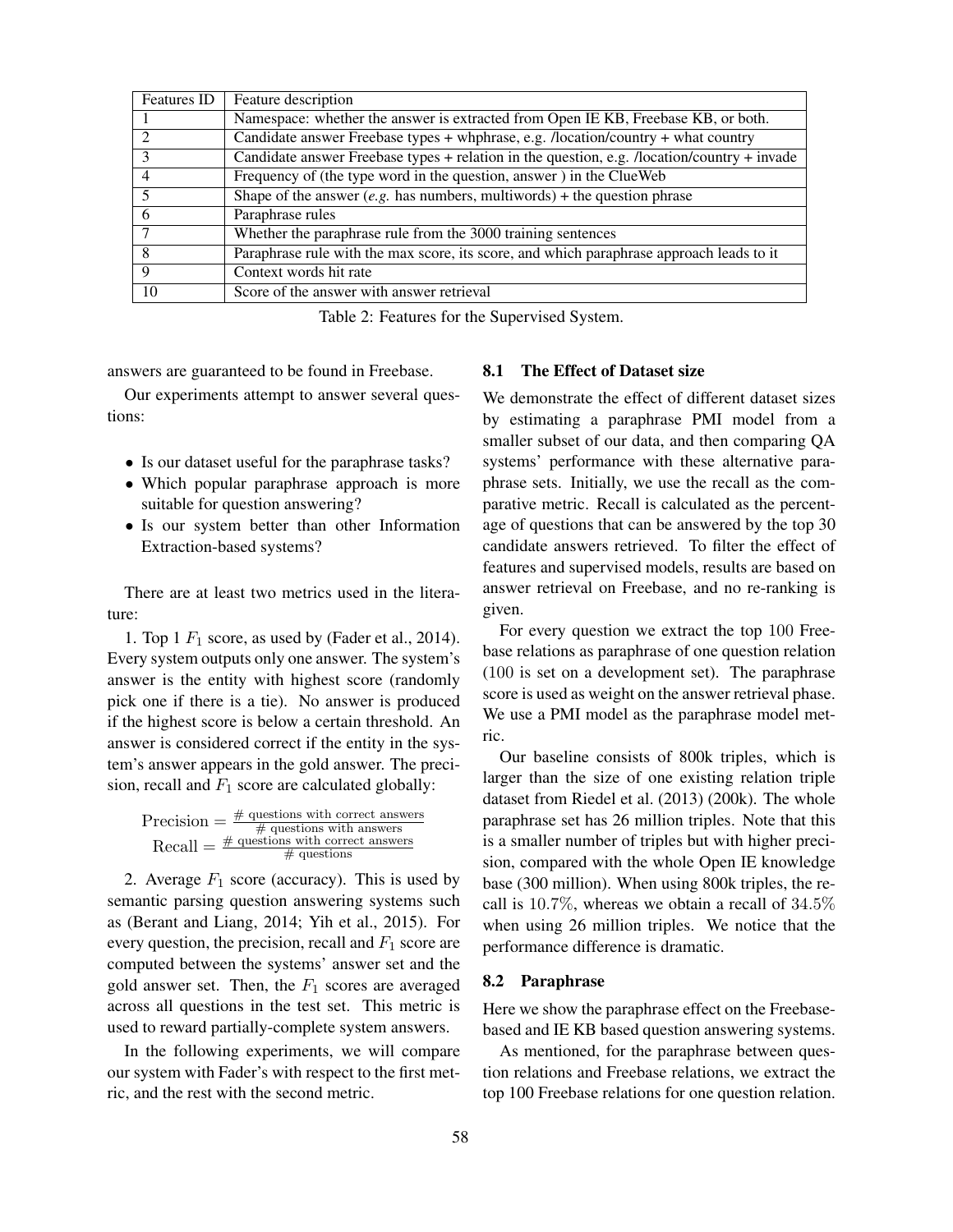| models         | recall on the top 30 |
|----------------|----------------------|
| Freq3000       | 63.2%                |
| $Freq3000+PMI$ | 64.5%                |

Table 3: Comparing different paraphrase models. Recall on the top 30, based on Freebase.

| models            | recall on the top 40 |
|-------------------|----------------------|
| Freq3000          | $40.5\%$             |
| $Freq3000 + PMI$  | $40.8\%$             |
| $Freq3000 + DIRT$ | $40.7\%$             |

Table 4: Comparing different paraphrase models. Recall on the top 40, based on Open IE KB.

The paraphrase score is used as a weight on the answer retrieval.

Table 3 shows the recall measure on the top 30 answers with alternative paraphrase models based on Freebase. Freq3000 is the case where we use only the 3000 training sentences and the Open IE triple set. Freq3000+PMI is the supervised paraphrase, Freq3000, plus the unsupervised paraphrase with the PMI measure. The results show that the unsupervised paraphrase, which maps between Open IE triples and FB triples, does improve recall. It is not meaningful to use DIRT here because the frequency of every triple is 1 in Freebase, and the frequency of (named entity 1, Freebase relation) is based on the number of values of this slot.

For the paraphrase between question relations and Open IE KB relations, we extract the top 10 Open IE relations for one question relation (6-10 do not display much difference on the development set). Table 4 shows the top 40 answer recall values, with alternative paraphrase models based on Open IE knowledge base. There is no obvious difference among the alternatives. The paraphrase between natural language relations is more difficult than paraphrase between natural language relations and Freebase relations. One reason might be that Open IE relation extraction noise is amplified within the overall process.

## 8.3 State-of-the-Art

As mentioned previously, our system is an Information Extraction (IE) based system. Table 5 shows the results of our system comparing with the other two IE based systems. Yao14 (Yao and Van Durme, 2014)'s system use FB knowledge base solely; while Fader14 (Fader et al., 2014) use both FB KB and Open IE KB. Our one layer system based on Freebase is much better than the one based on the IE triples. This makes the normal combination method failed, i.e. the two methods mentioned in Section 7. Instead, for the combination system we use OneLayer IE 's results only when OneLayer FB returns no answers. Our system is better than both the previous IE-based systems. It is better than Fader14 with an absolute F1 gain of 7% although both systems use FB KB and IE KB. Our system based solely on FB KB is already better than Yao14, which also is based on FB KB only. Notice instead of measured manually (as in Fader14), our system is automatically measured on the WebQuestion answer set, which means the performance is under-estimated, as we will show in Section 8.4.

We also compare our system with several semantic parsing-based systems: Berant *et al.* 's systems Berant13, Berant14; and Microsoft system MS15 (Yih et al., 2015), which is a semantic parsing-based system that achieves the current best performance on the WebQuestion set. Table 6 shows the results. Our system is the first information extraction based system that performs better than Berant13 on the Freebase data.

| models               | avg P | avg R | avg $F_1$ |
|----------------------|-------|-------|-----------|
| OneLayer_IE          | 29.0  | 24.2  | 20.4      |
| Berant <sub>13</sub> | 48.0  | 41.3  | 35.7      |
| OneLayer_FB          | 48.3  | 45.0  | 37.2      |
| OneLayer_combine     | 40.3  | 45.7  | 37.9      |
| Berant14             | 40.5  | 46.6  | 39.9      |
| MS15(FB search API)  | 49.8  | 55.7  | 48.4      |

Table 6: Results that compare our system with semantic parsing-based question answering systems.

## 8.4 Error Analysis

One problem of using the WebQuestion set as evaluation data is that the gold standard set is incomplete. This is caused both by incompleteness of Freebase and by human error. To show the effect of incompleteness on the test result, we annotated 400 development set questions, to determine whether the top answers from our systems are correct. Table 7 compares the results on the original answer set and the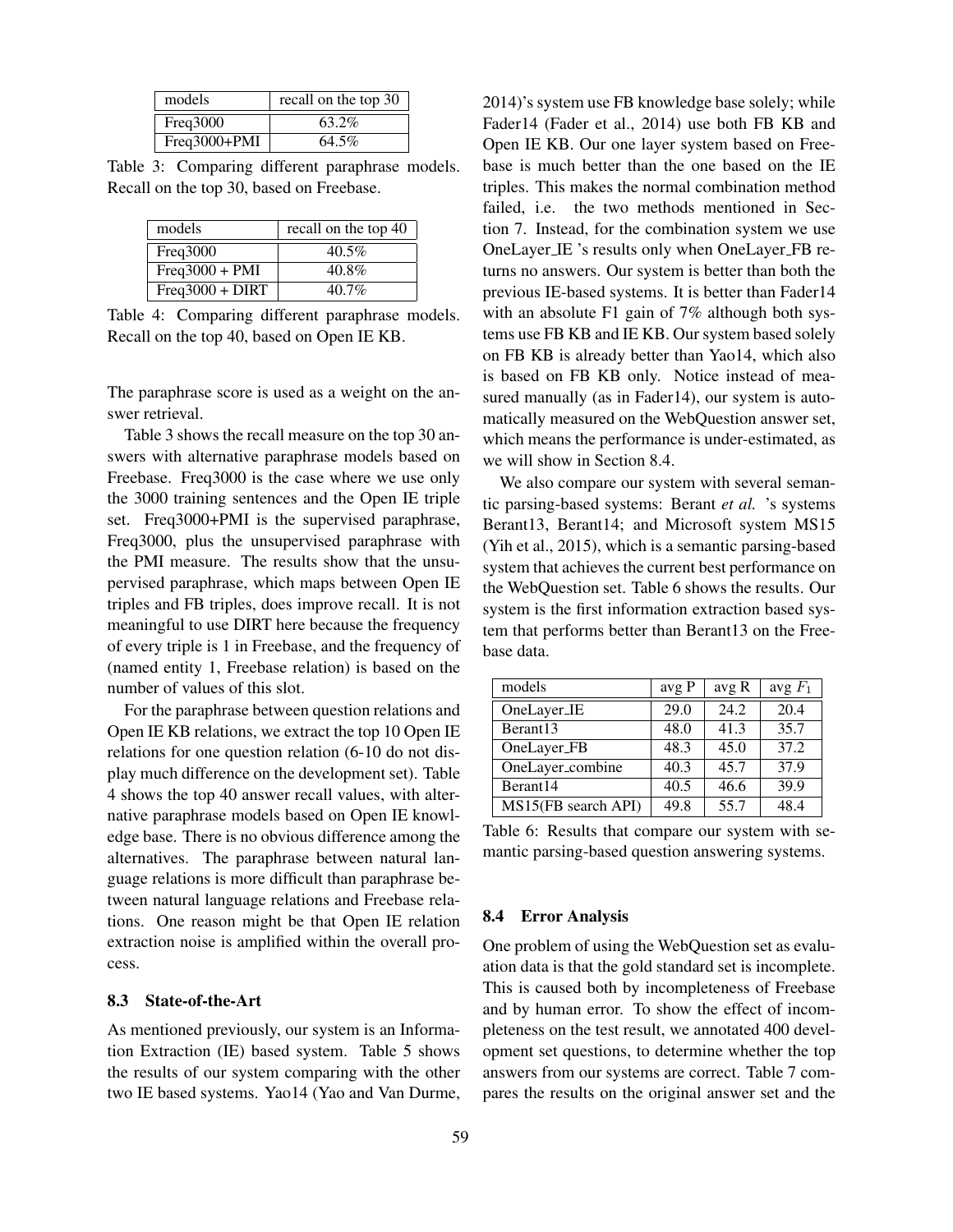| models               | $\text{top1} \, P$       | $\text{top1}$ <sub>-R</sub> | top $1_F_1$ | avgP | avg R | avg $F_1$ |
|----------------------|--------------------------|-----------------------------|-------------|------|-------|-----------|
| Fader <sub>14</sub>  | $\overline{\phantom{0}}$ |                             | 35          |      | -     |           |
| Yao14(FB search API) |                          |                             |             | 51.7 | 45.8  | 33.0      |
| OneLayer_FB          | 44.7                     | 39.5                        | 41.9        | 48.3 | 45.0  | 37.2      |
| OneLayer_IE          | 28.5                     | 26.6                        | 27.5        | 29.0 | 24.2  | 20.4      |
| OneLayer_combine     | 41.4                     | 40.3                        | 40.8        | 40.3 | 45.7  | 37.9      |

Table 5: Results that compare our system with other IE-based question answering systems.

expanded answer set. With the top1 measure, the absolute difference is 10%. To avoid the manual annotation for every system, our future work will expand the answers for all the questions. We will also do a more complete analysis of the effect of the incomplete answer set on the training process.

| dataset  | $top1_P$ | $top1_R$ | top1 $-F_1$ |  |
|----------|----------|----------|-------------|--|
| original | 30.9     | 29.2     | 30.0        |  |
| expanded | 42.0     | 39.7     | 40 R        |  |

Table 7: The results of the open question answering system on the original development set and the one with expanded answers.

When we look more closely at our systems' errors, we notice that one problem of IE KB-based systems is that they can not find numbers or common nouns such as "writer" as an answer. This is because of a weakness in the data extraction process, which is designed to extract relations between named entities that are identified by the entity linking systems. Consider these two examples:

Question1 "what kinda music does john mayer sing?"

Gold standard "Rock music".

Our answer "your body is a wonderland", a song by john mayer.

Question2 "what does jennifer lopez do?" Gold standard "Actor"

Our answer "american idol", a TV show where jennifer lopez was a judge.

This naturally creates a thread for future work: expand the Open IE triple set to include arguments with common nouns or numbers.

## 9 Conclusion

We have designed and tested a new open question answering (Open QA) framework for question answering over a knowledge base (KB). Our system consists of only one layer of paraphrase, compared to the three layers used in a previous open question answering system (Fader et al., 2014). However, because of the more accurately extracted relation triples, and use of linked entities from IE KB to Freebase, our system achieves a 7% absolute gain in  $F_1$  score over the previous Open QA system.

An acknowledged problem with our data is that both arguments are named entities, which make our Open IE KB based-system unable to answer questions with answers that are common nouns or numbers. That will be addressed in future work.

#### **References**

- Jonathan Berant and Percy Liang. 2014. Semantic parsing via paraphrasing. In *Association for Computational Linguistics (ACL)*.
- Jonathan Berant, Andrew Chou, Roy Frostig, and Percy Liang. 2013. Semantic parsing on freebase from question-answer pairs. In *Proceedings of EMNLP*.
- Anthony Fader, Luke Zettlemoyer, and Oren Etzioni. 2014. Open question answering over curated and extracted knowledge bases. In *Proceedings of the 20th ACM SIGKDD International Conference on Knowledge Discovery and Data Mining*, KDD '14, pages 1156–1165, New York, NY, USA. ACM.
- Ruifang Ge and Raymond J. Mooney. 2005. A statistical semantic parser that integrates syntax and semantics. In *Proceedings of the Ninth Conference on Computational Natural Language Learning*, CONLL '05, pages 9–16, Stroudsburg, PA, USA. Association for Computational Linguistics.
- Percy Liang. 2013. Lambda dependency-based compositional semantics. *CoRR*, abs/1309.4408.
- Dekang Lin and Patrick Pantel. 2001. DIRT @SBT@discovery of inference rules from text. In